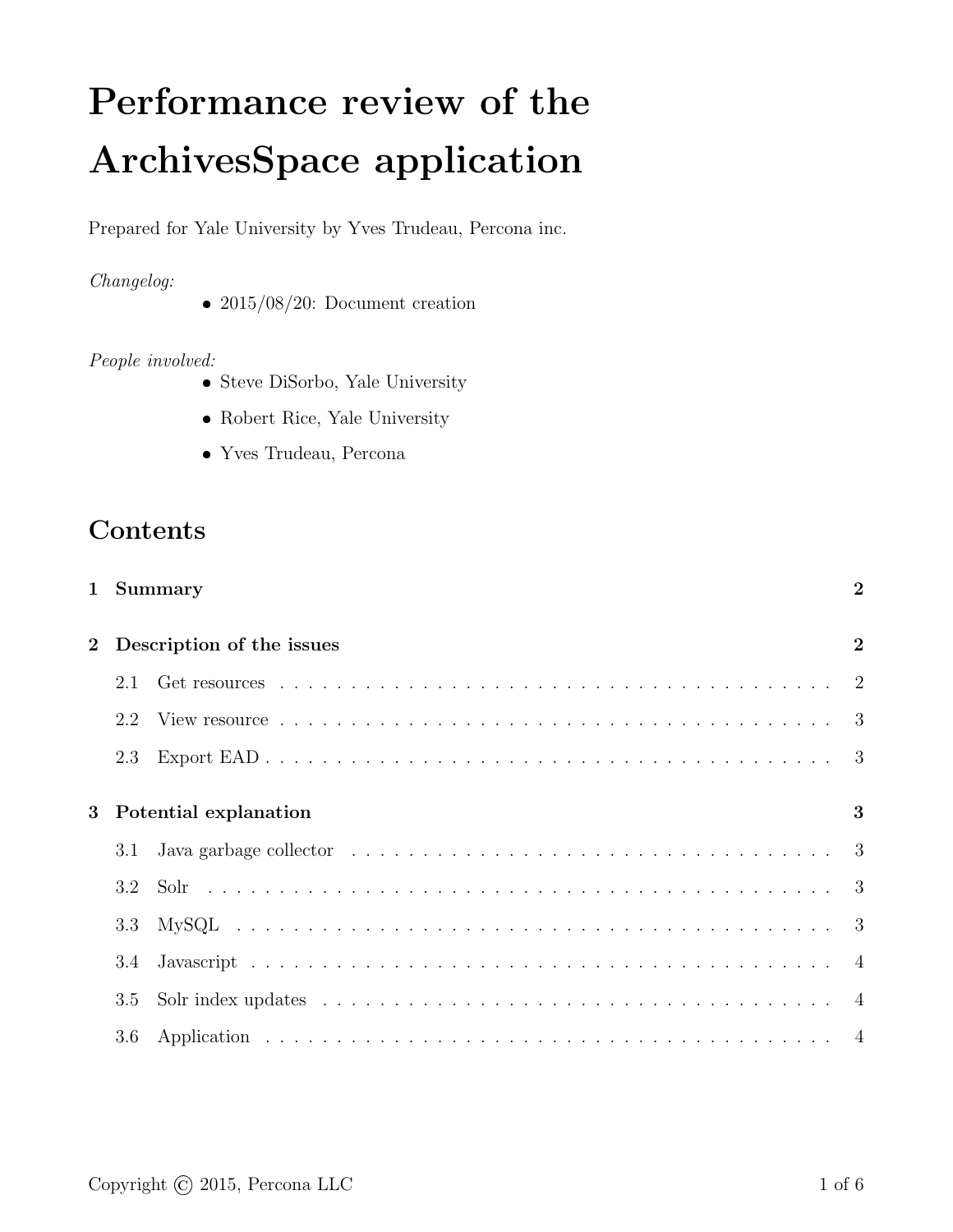| 4 Possible fixes |                          |  |
|------------------|--------------------------|--|
|                  |                          |  |
|                  |                          |  |
| 4.3              |                          |  |
|                  |                          |  |
|                  | 5 MySQL database changes |  |

## 1 Summary

Yale university is implementing an opensource solution, ArchivesSpace, to manage archives and is experiencing serious performance issues, likely due to the scale of the deployment. The main goals of this engagement are to identify the issues, see if they can be fixed and if not, provide pointers to the developers to improve the application code.

The main issue found is the number of queries sent to the database. Over a single thread, queries are serialized and the total network round trip time on a tcp connection between the application and the database server must be added to the strict database query execution time. When this is taken into account, the number of queries needed and a tcp latency of 5 ms explains the problem.

# 2 Description of the issues

I have worked mainly on 3 issues that can be called "get resources", "view resource" and "export". I'll review each of them in more details in the following sections. There are likely many other slow operations but these are sufficient to illustrate the problem.

## 2.1 Get resources

This issue can be observed when someone open a session in the application, select the repository "BRBL", click on "Browse" and then "Resources". The slow application is the one going to: http :// testaspace . library . yale . edu :8080/ resources

The call takes between 5 and 8s to complete. During the call, the jruby process is using one core at 100%, the database is under very little load but it does process more than 3000 queries, all being pretty fast but over a single thread, the latency of the network adds up quickly. Over a single connection on a remote host, it is hard to do more than 200 queries/s.

Copyright  $\odot$  2015, Percona LLC 2 of 6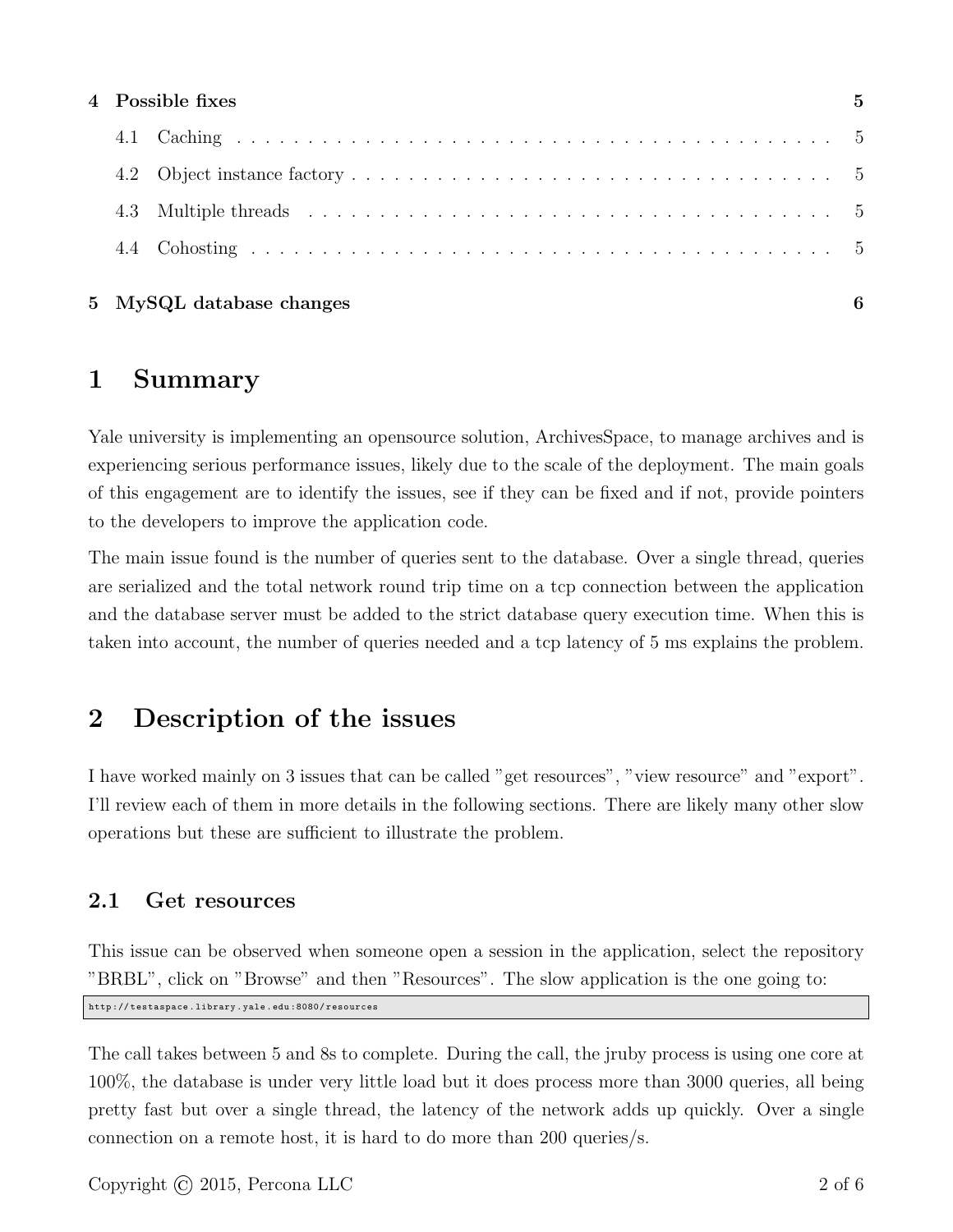## 2.2 View resource

Once we have the list of resources, pick one and click on "view". Here, the slow application call is one similar to:

http :// testaspace . library . yale . edu :8080/ resources /1407? inline = true & resource\_id =1409

This call takes around 6s to complete. Strangely, the application is doing two identical calls. Again, the pattern is similar to the previous issue, the application is using more than one core for the duration of the operation. The database is almost idle, but it did handled more the 4000 queries. The latency of the network is propably responsible for most of the time.

#### 2.3 Export EAD

This issue is special. Once you have viewed a resource, you can export it. Click on "Export" and than, "Download EAD". The download is handled in the background but for resource id 1409, it takes 7 minutes to complete. During the operation, there are a staggering 110k queries sent to the database. Clearly something is wrong in the application logic.

## 3 Potential explanation

#### 3.1 Java garbage collector

The jruby instance has 8GB of heap defined. That's quite a lot and Java may have a hard time handling so much memory. I tried to lower to 1GB and saw no difference. Also, the issue would be sporadic. This is likely not the problem.

#### 3.2 Solr

During each process, at least a query to Solr is issued. If the Solr response time is long, that will degrade the performance. Although it has a large standard deviation, most of the time Solr answer queries very quickly and yet, the issues are always present.

#### 3.3 MySQL

MySQL processes many queries for each of the issues but the queries are all pretty simple and efficient. Most of the queries are executed in less than 0.5 ms, a time smaller to the network roundtrip time across the tcp stacks on both servers. The query cache was a potential source of

Copyright  $\odot$  2015, Percona LLC 3 of 6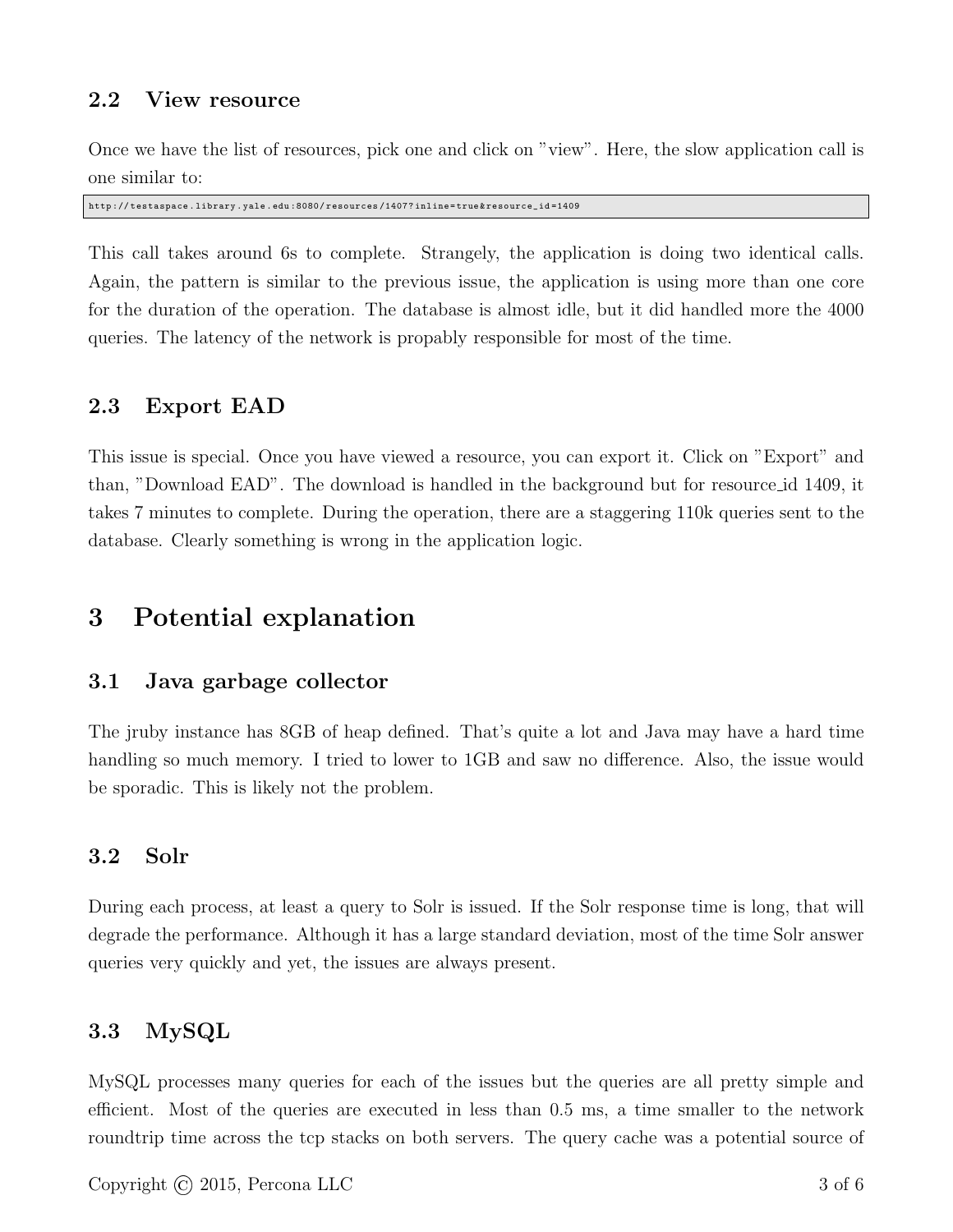issues since it can induce locking and it has been disabled. No impacts have been observed. Some keys have been added but for queries related to the Solr index updater and again, no impacts have been observed. The CPU usage of MySQL is barely at 10% of a cpu core during problematic calls.

#### 3.4 Javascript

The javascript could be processing too much but observation haven't shown any high load on that side.

#### 3.5 Solr index updates

The Solr are updated frequently, every few minutes in fact. Some of the queries used by the updated were not efficient, they have been fixed but with no impact on the issues.

## 3.6 Application

If you consider that a few milliseconds are needed to prepare a query in jruby, send it to database server, get an answer and decode the result, then, the main issue is the number of queries done by the application. The overall roundtrip time is more than the ping time and gets worse if there's a significant amount of traffic on the network. Just consider the "Export" issue. With 110k serialized queries at 5 ms per query, we have more than 9 minutes. In fact, the number of queries, seems to be a clear indication of the time an operation will take. Here's a hping tcp roundtrip output over a GbE network between 2 physical hosts followed by a regular icmp ping:

```
root@serveur - yves :~# hping3 10.2.2.1 -S -p 80
HPING 10.2.2.1 (br0 10.2.2.1): S set, 40 headers + 0 data bytes
len=44 ip=10.2.2.1 ttl=64 DF id=0 sport=80 flags=SA seq=0 win=14600 rtt=4.4 ms
len=44 ip=10.2.2.1 ttl=64 DF id=0 sport=80 flags=SA seq=1 win=14600 rtt=4.3 ms
len=44 ip=10.2.2.1 ttl=64 DF id=0 sport=80 flags=SA seq=2 win=14600 rtt=4.3 ms
\hat{C}--- 10.2.2.1 hping statistic ---
3 packets transmitted , 3 packets received , 0% packet loss
round-trip min/avg/max = 4.3/4.3/4.4 msroot@serveur - yves :~# ping 10.2.2.1
PING 10.2.2.1 (10.2.2.1) 56(84) bytes of data .
64 bytes from 10.2.2.1: icmp_seq =1 ttl =64 time =0.148 ms
64 bytes from 10.2.2.1: icmp_seq =2 ttl =64 time =0.124 ms
64 bytes from 10.2.2.1: icmp_seq =3 ttl =64 time =0.141 ms
\hat{C}--- 10.2.2.1 ping statistics ---
3 packets transmitted , 3 received , 0% packet loss , time 1998 ms
rtt min / avg / max / mdev = 0.124/0.137/0.148/0.016 ms
```
As one can quickly noticed, the tcp round trip is about 30 times slower.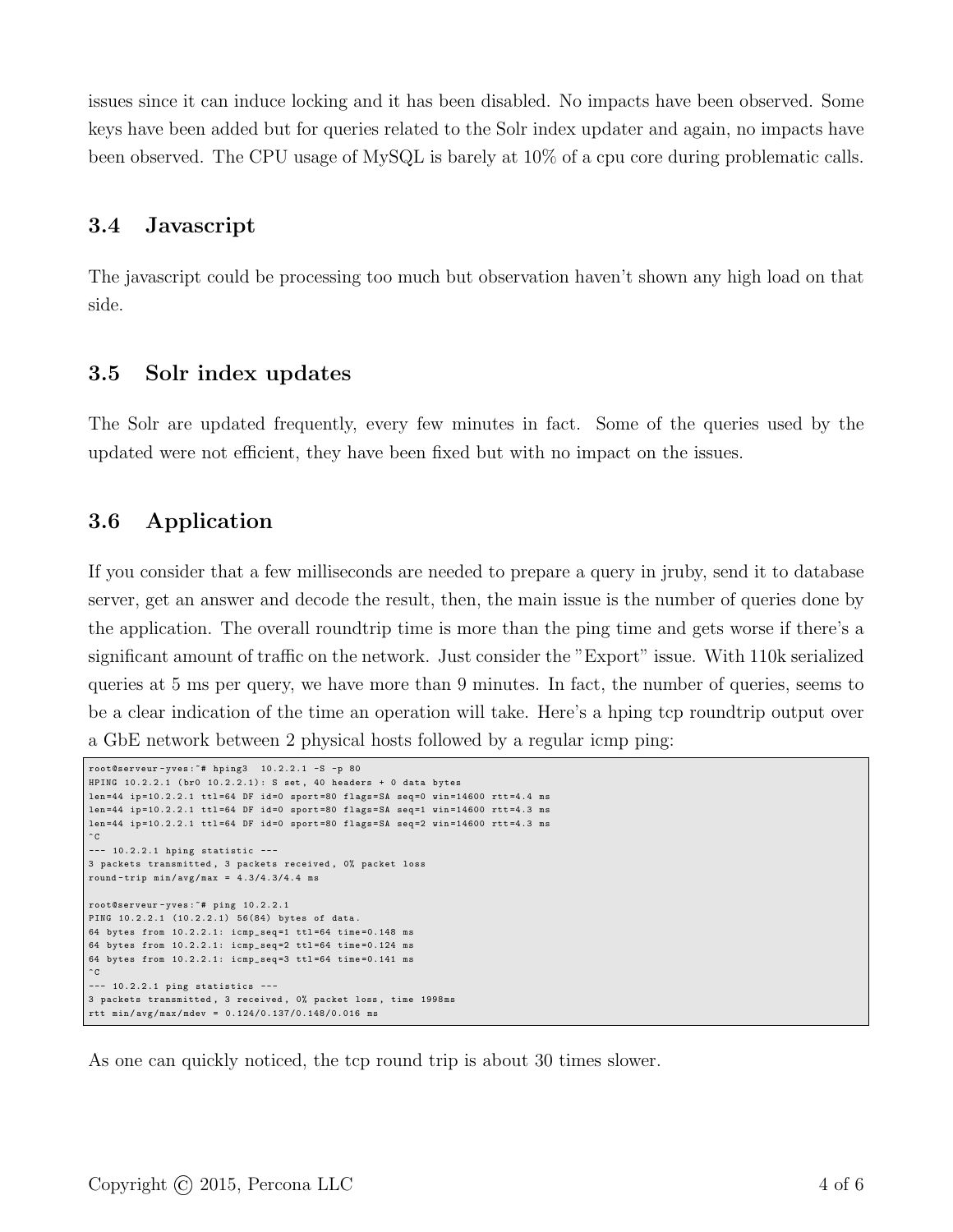# 4 Possible fixes

## 4.1 Caching

Many of the queries are directed to almost static entities. Here's two example queries that ran numerous times during a single "Get resources" call (over about 6s).

```
Called 68 times: SELECT * FROM 'enumeration_value' WHERE ('id' IN (882));
Called 12 times: SELECT * FROM 'repository ` WHERE ('repo_code' = '_archivesspace') LIMIT 1;
```
These results or the objects they represents should be cached or made persistent in the application, see here for more details:

https :// github . com / jruby / jruby / wiki / Persistence

## 4.2 Object instance factory

Here's another common pattern, list of objects or values are obtained using multiple point queries. Below is an example from a "Get resources" call, remember the page calls the method twice, hence they come in pairs.

```
SELECT DISTINCT `role_id` FROM `linked_agents_rlshp` WHERE (`agent_person_id` = 11834);
SELECT DISTINCT 'role_id' FROM 'linked_agents_rlshp' WHERE ('agent_person_id' = 11834);
SELECT DISTINCT 'role_id' FROM 'linked_agents_rlshp' WHERE ('agent_person_id' = 11836);
SELECT DISTINCT `role_id ` FROM `linked_agents_rlshp ` WHERE (` agent_person_id ` = 11836) ;
SELECT DISTINCT `role_id' FROM `linked_agents_rlshp' WHERE ('agent_person_id' = 11840);
SELECT DISTINCT 'role_id' FROM 'linked_agents_rlshp' WHERE ('agent_person_id' = 11840);
SELECT DISTINCT `role_id ` FROM `linked_agents_rlshp ` WHERE (` agent_person_id ` = 12073) ;
SELECT DISTINCT `role_id ` FROM `linked_agents_rlshp ` WHERE (` agent_person_id ` = 12073) ;
... 68 more
```
Clearly, this is way too many round trips, this could either be replaced by a single query returning multiple rows or the whole logic needs to be revised.

## 4.3 Multiple threads

If the number of queries cannot be lowered, maybe the number of threads can be increased so that more queries run in parallel, mitigating the network latency. JRuby supports multithreading from the JVM so that could be implemented easily. This solution is far from ideal though since it doesn't fix the bad behaviors and offer a rather limited scalability.

#### 4.4 Cohosting

Cohosting the database with the application saves a significant amount of the round trip time but, this is how production is currently setup at Yale and, although performance is indeed better, there are still numerous complains about performance.